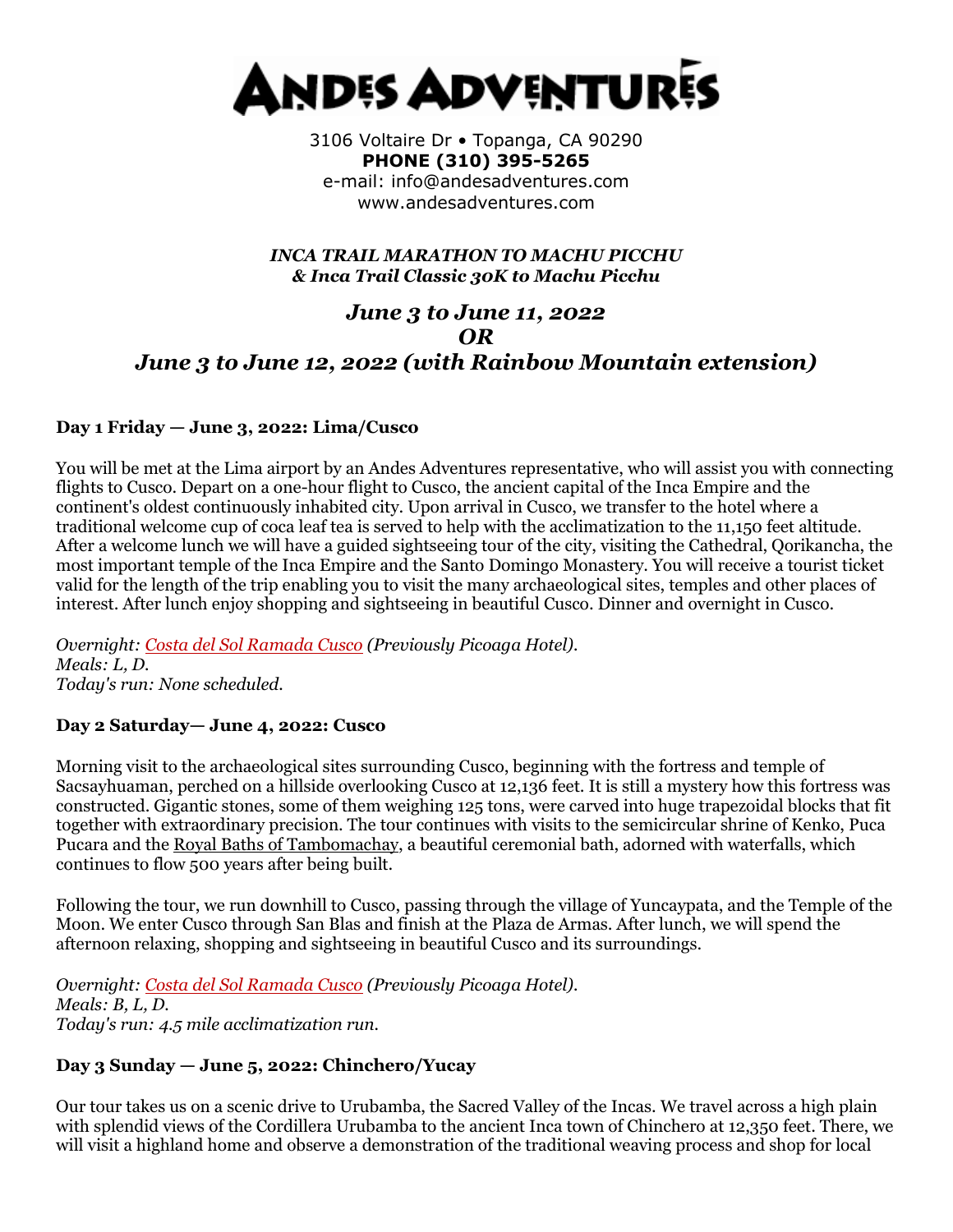handicrafts. Acclimatization run, starting on flat terrain, passing through the salt mines of Maras and finishing down a scenic trail leading to the Urubamba River.

We spend the afternoon relaxing in Yucay and its surroundings. Overnight in the town of Yucay.

*Overnight: [Sonesta Posada del Inca Hotel](http://www.sonesta.com/SacredValley/) in Yucay Meals: B, L, D. Today's run: 5 mile acclimatization run.*

## **Day 4 Monday — June 6, 2022: Ollantaytambo/Sacred Valley**

We visit the village of Ollanta and Ollantaytambo, the best surviving example of an Inca town. Most of its buildings sit upon Inca walls and the street plan is still the original laid out by its Inca builders. Its stonework, narrow cobbled streets, family courtyards and water system is exactly as it was built in Inca times. You will be able to appreciate the Inca agricultural terraces that create small tiers of fertile land on very steep slopes.

We prepare for the Inca Trail marathon. Overnight in the town of Yucay.

Note: We no longer offer rafting on the Urubamba River in Cusco because pollution of the river has increased and the water quality is not suitable for rafting on any section of the river.

*Overnight: [Sonesta Posada del Inca Hotel](http://www.sonesta.com/SacredValley/) in Yucay Meals: B, L, D. Today's run: Not scheduled. You can run in the afternoon on trails behind the hotel.*

## **Day 5 Tuesday — June 7, 2022: Llactapata**

This morning we travel by bus to the trailhead at km 82 "Piscacucho," where we begin our hike to km 88 "Qoriwayrachina." There we enter the Machu Picchu Sanctuary National Park. About a mile later we arrive at our camp in the archaeological site of Llactapata "Town on Hillside" at 8,400 feet. Upon arrival in camp we enjoy hot coca tea and a great view of the Urubamba mountain range.

*Overnight: Camp at Llactapata. Meals: B, L, D. Today's hike: About 6.5 miles along the Urubamba River. Most runners choose to hike this day.*

## **Day 6 Wednesday — June 8, 2022: Inca Trail Marathon & 30K to Machu Picchu**

Note: The Inca Trail Classic 30K and the 26.2 Mile Inca Trail Marathon are run at the same time. They start at the same point and end at the same finish line in Machu Picchu. The course is the same except for the additional miles of the Marathon.

Early breakfast and walk to the start of the "Inca Trail Marathon" at 8,650 feet. The trail continues along the Cusichaca River and follows it upstream on a gradual climb for about three miles leaving behind the Urubamba valley and a magnificent view of snow-capped Mount Veronica (18,865'), the highest peak in the Cordillera Urubamba. We reach the village of Wayllabamba at 9,680 feet, the last inhabited village on the Inca trail. Penetrating the spectacular Llulluchayoc gorge; the trail becomes steeper as we enter mossy woods and continue our uphill climb through a thick forest, before emerging into a large meadow "pampa" Llulluchapampa high above tree line at about 12,350 feet. We continue about a mile to Warmiwañusq'a pass "Pass of the Dead Woman" at 13,779 feet, the highest pass in the Inca Trail. A descent into the valley brings us to the Pacaymayo River at 11,880 feet. *We will have an aid station here.* [Ascending steps,](https://www.andesadventures.com/images/IncaTrailStepsb.jpg) we begin the climb toward Runkurakay pass. On the way we encounter the [Runkurakay watchtower ruins](https://www.andesadventures.com/images/RunkurakayTowerb.jpg) at 12,464 feet. We pass by a small lake before reaching the Runkurakay pass at 13,000 feet. From here, you will have excellent views of the glaciated peaks of the Cordillera Vilcabamba. Most of the climb is behind us; the trail descends rocky slopes and reaches the strategic fortress of Sayacmarca "Dominant Town" at 11,880 feet. Beyond Sayacmarca the trail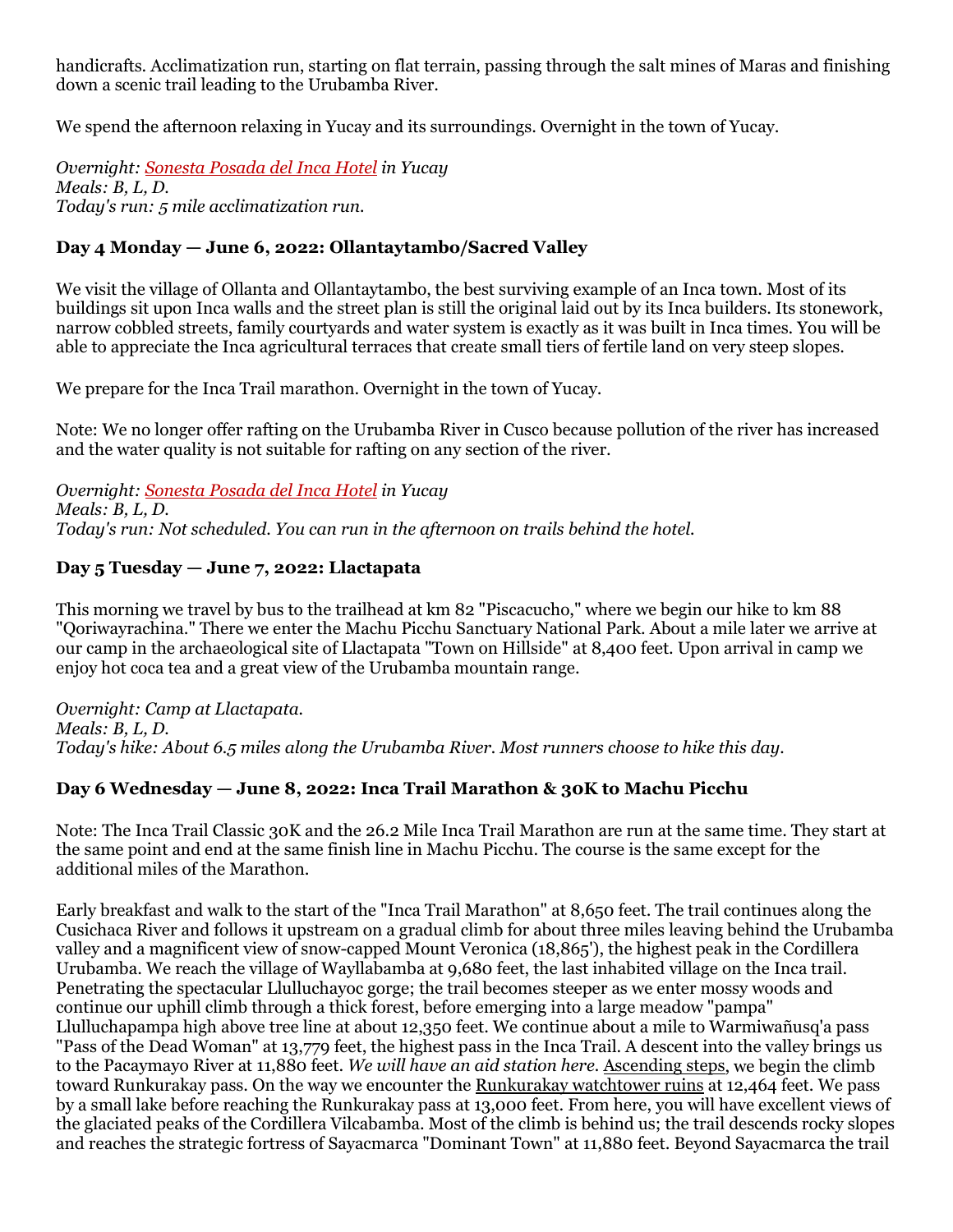enters dense groves and you will find impressive evidence of Inca road construction, with its six feet wide and carefully constructed stone-paved trails. An amazing engineering accomplishment!

We will negotiate a 20 meter Inca tunnel with carved steps and soon the trail becomes a magnificent stone staircase leading to Phuyupatamarca "Town in the Clouds" at 12,000 feet. We summit the third pass and have our first look into the deep gorge of the Urubamba River. Just below you find the ruins of Phuyupatamarca, we will have an aid station here. The trail follows down a series of hundreds of steps, passing by ceremonial Inca baths where mountain water still flows through carved stone channels. As we descend into the cloud forest, we will be surrounded by abundance of exotic varieties of plants, orchids and flowers until reaching the ruins of Wiñay Wayna "Forever Young." We run down a dirt trail for about three and a half miles to Intipunku "Gateway of the Sun" at 8,860 feet. Suddenly, the full grandeur of the world's greatest ruins are revealed - the domed peak of Huayna Picchu and [the lost City of the Incas, MACHU PICCHU](https://www.andesadventures.com/images/gv_IMG_1754.jpg) at 7,900 feet. Our evening includes Machu Picchu Pueblo (previously known as Aguas Calientes), where we will enjoy a celebration dinner. "Running the Inca trail in one day" is a significant accomplishment, as most hikers take an average of 3 days.

*Overnight: [El Mapi Hotel Machu Picchu.](http://www.elmapihotel.com/) Meals: B, L, D. Today's run: Inca Trail Classic 30K or 26.2 Mile Inca Trail Marathon*

## **Day 7 Thursday — June 9, 2022: Machu Picchu**

We spend the early part of the morning with our expert guide, for a tour of the mysterious city, its magnificent [temples,](https://www.andesadventures.com/images/TempleSunb.jpg) terraced hillsides, [archaeological curiosities,](https://www.andesadventures.com/images/ga_Intihuatanab.jpg) irrigation channels, fountains, elaborate stone work and chambers of unknown purpose. As we listen to the theories about the mysteries of Machu Picchu, we wonder how and why this city was built in such a remote place and what its purpose might have been. Fortunately this outstanding citadel was never discovered by the Spaniards and was spared from destruction.

Continue exploring the ruins of Machu Picchu, or relax in Aguas Calientes. You may also choose from several additional (unguided) activities such as a moderate hike or run to the Inca Bridge; or an optional climb to the 9,500 feet summit of Machu Picchu mountain or an optional climb to the airy summit of Huayna Picchu at 9,000 feet (the optional climb has to be arranged in advance).

*Overnight: El Mapi [Hotel Machu Picchu.](http://www.elmapihotel.com/) Meals: B, L, D. Today's run: Optional distances.*

## **Day 8 Friday — June 10, 2022: Pisac/Cusco**

This morning we board the train to Urubamba. We continue by bus to visit the Andean village of Pisac. Our guide takes us through the village to visit its colorful market where extensive selections of colorful weavings, ceramics, sweaters and other handicrafts are sold at bargain prices. The afternoon is free for shopping and enjoying Cusco. In the evening, we will have our farewell dinner in one of Cusco's finest restaurants. Overnight in Cusco.

*Overnight: [Costa del Sol Ramada Cusco](http://www.costadelsolperu.com/peru/hotels/cusco/) (Previously Picoaga Hotel). Meals: B, L, D. Today's run: Optional distances.*

#### **Day 9 Saturday — June 11, 2022: Cusco/Lima/Flight home OR stay one more day in Cusco to visit Rainbow Mountain**

Runners that choose to stay one more day to visit Rainbow Mountain will fly to Lima on Sunday. See the details for the special Rainbow Mountain Extension below. Program in Lima will be the same for those that go to Rainbow Mountain.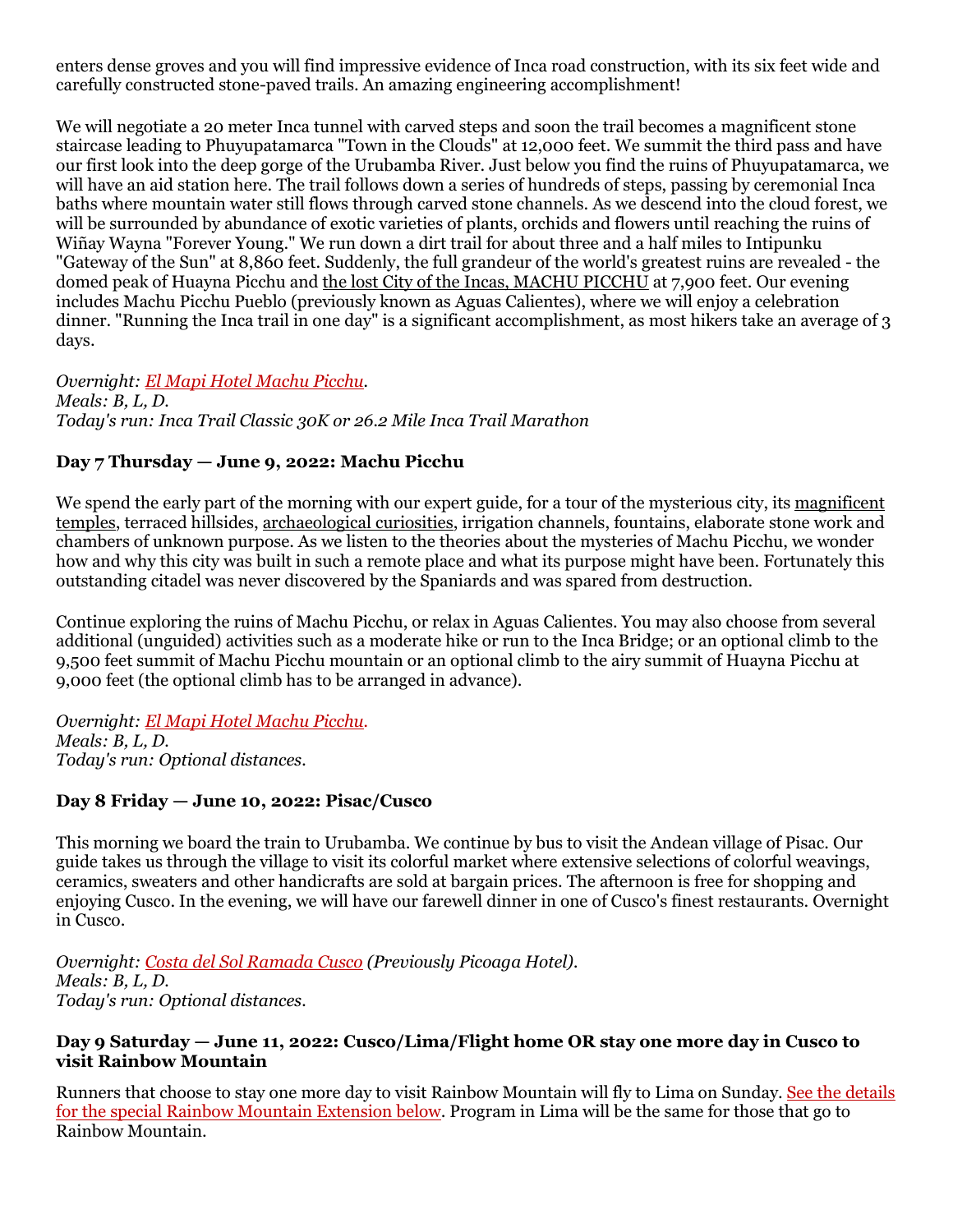After breakfast, transfer to the Cusco airport for the flight to Lima. Upon arrival we are met at the airport and we continue on a sightseeing guided city tour of colonial and modern Lima. Highlights include Lima's Cathedral, government palace in Plaza Mayor, San Francisco monastery, San Isidro, Miraflores and a scenic view of the coastline. We end the tour at the restaurant for lunch and from there we go to check-in at the hotel in Miraflores, where a day-room is available. Those departing tonight have a day-room and a transfer to the airport in the evening and depart on homeward-bound flights.

*Day Room: [Hotel San Agustín Exclusive](http://www.hotelessanagustin.com.pe/en/hotels/exclusive-miraflores-lima/) in Miraflores. Meals: B, L. Today's run: None scheduled.*

(Or continue on [Extension\)](https://www.andesadventures.com/extensions.htm).

## *Rainbow Mountain Extension*

Those that choose the extension to Rainbow Mountain will stay in Cusco one more day and will fly to Lima on Sunday. The program in Lima will be the same for those that take the extension and those that return to Lima on Saturday.

- Altitude hike with great scenery - You will reach about 5,100 meters (16,700 feet). You will be acclimatized at the end of trip.

## **This extension is literally offered "at cost"**

Cost: \$150 per person Single Supplement: \$50

#### **EXTENSION INCLUDES:**

Tour/hike on Rainbow Mountain, large bus transportation, guides, lunch, dinner at a fine restaurant in Cusco and overnight Costa del Sol Ramada hotel - double occupancy.

## **Day 9 Saturday — June 11, 2022: Rainbow Mountain**

Early morning buffet breakfast at Costa del Sol Ramada hotel and we depart at about 5:00 AM.

We drive to Cusipata, continue to the town of Chirihuani and finally arriving at the trailhead in Fula Wasi Pata 4,630 meters (15,190 feet), the trailhead of the Red Valley – Vinicunca "Rainbow Mountain.

We hike uphill with gradually changing views of the stunning colors created by natural minerals that give the colors to the mountain. The multi-colored mountain, with sediment created from mineral deposits over millions of years has been uncovered recently due to climate change.

We reach the summit of **Rainbow mountain, also known as 7 Color Mountain – Vinicunca,** at about 5,100 meters (16,700 feet). We spend some time in the summit for pictures and enjoy the views of the red and multicolor mountains. In this valley you will see herds of alpacas, llamas and Andean birds as well as Andean people in traditional clothing. You will also have views of the glaciers and snow-capped mountains of the Vilcanota mountain range, the view dominated by Mount Ausangate 20,905' - the highest mountain in Cusco and considered by the highlanders as the sacred Apu "Mountain Spirit." On a clear day it is possible to see Mount Salcantay the highest mountain in the Vilcabamba mountain range as well as Mount Veronica - the highest mountain in the Urubamba Mountain Range. Our descent will take about one hour.

On our return to Cusco we will visit 2 sites in the Quispicanchi district:

**Church of Andahuaylillas -** Its construction dates from 1580, baroque style church dedicated to San Pedro Apóstol. The church is nicknamed "The Sistine Chapel of the Andes." because of its colorful murals, a coffered painted ceiling and an ornate gold-leaf altar

**Pikillacta** - Pre Inca city of the Wari people whose apogee dates between the 800 and 1100 years AC. It was the entrance door to the Sacred City of the Incas.